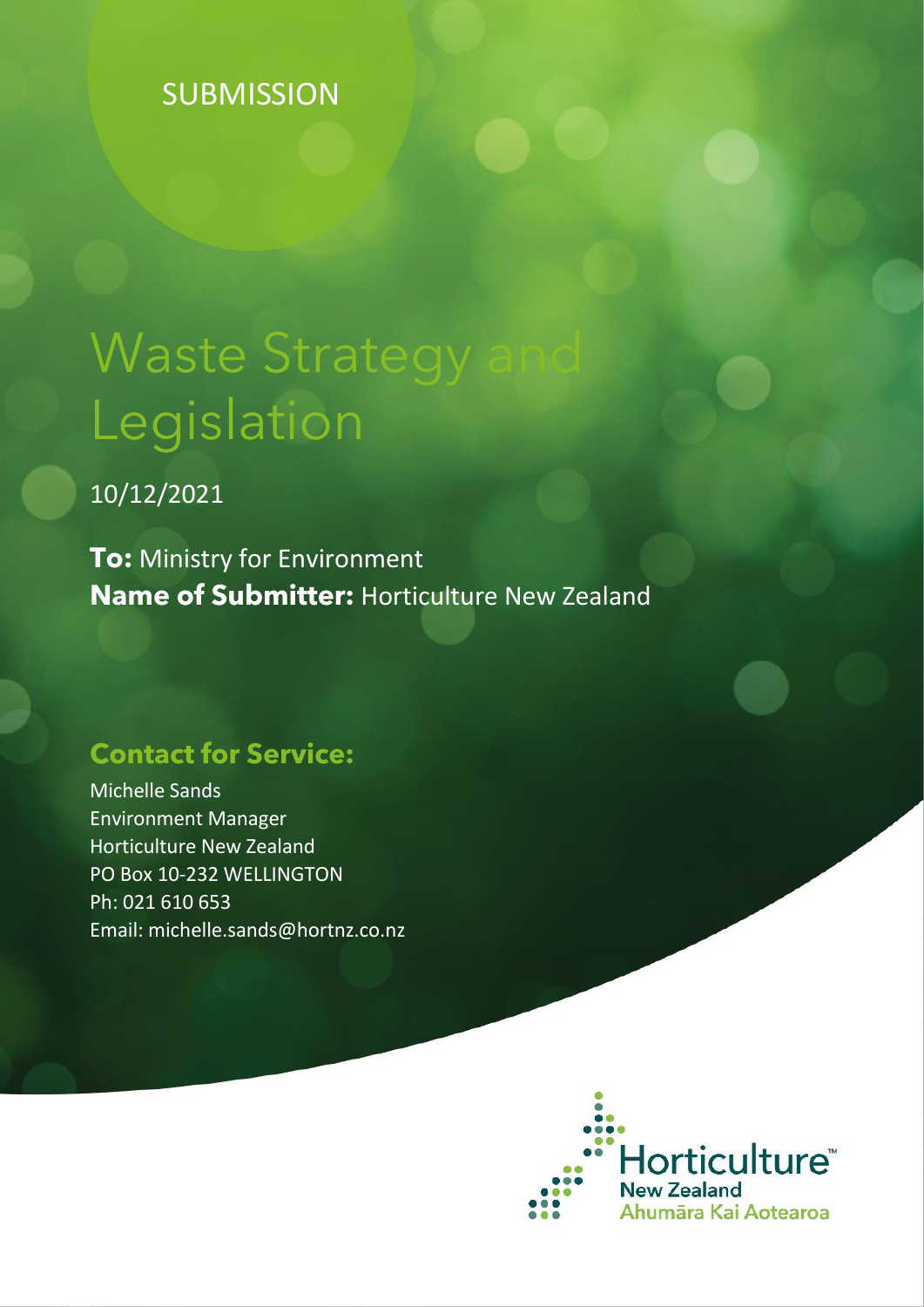# **OVERVIEW**

# **Submission structure**



Part 2: Executive Summary

Part 3: Submission

Appendix 1: Submission points on Provisions

## **Our submission**

Horticulture New Zealand (HortNZ) thanks the Ministry for Environment for the opportunity to submit on the Waste Management Strategy and Legislation.

The details of HortNZ's submission and decisions we are seeking are set out in our submission below.

Horticulture New Zealand Submission on Waste Strategy and Legislation –December 2021 2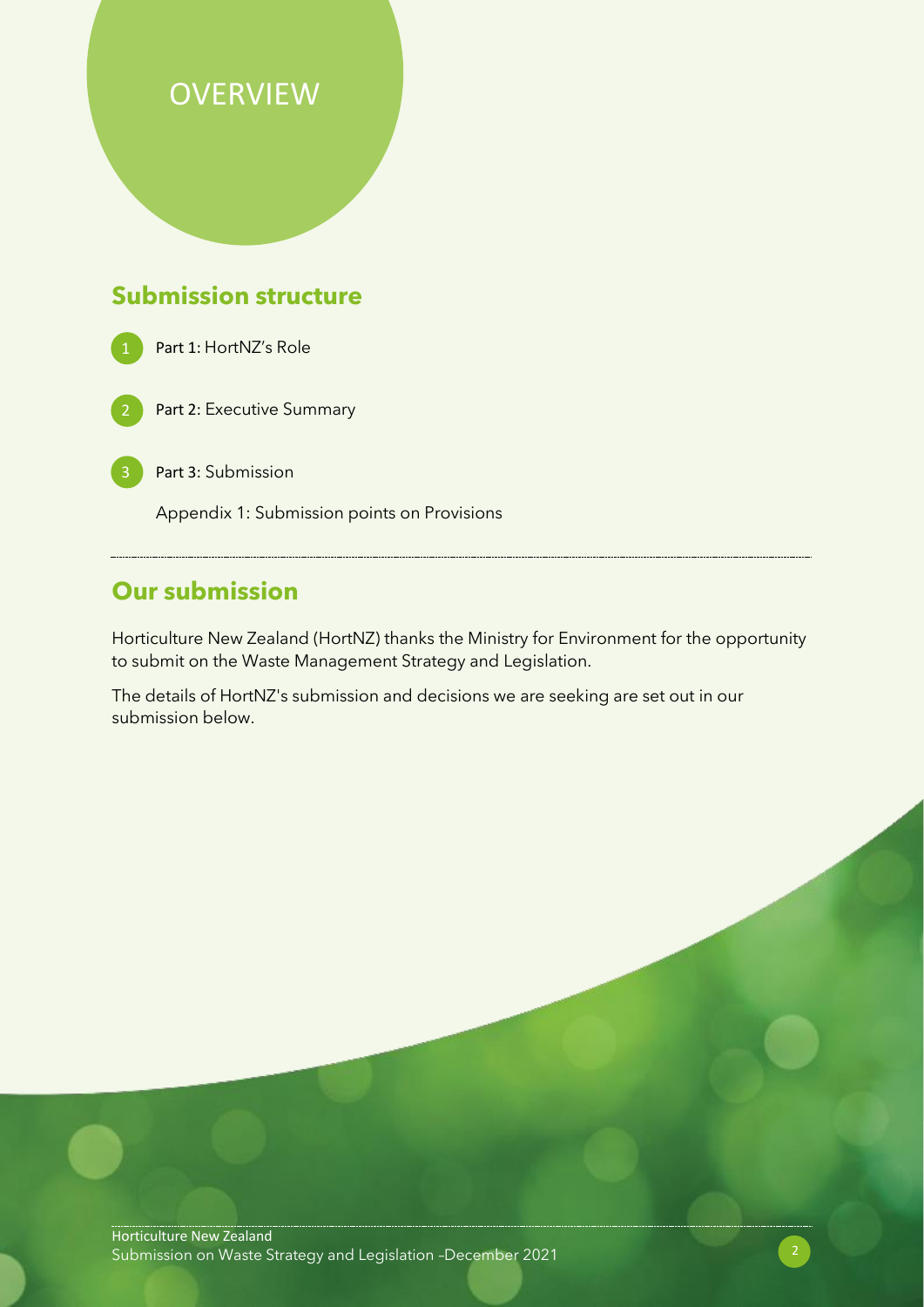# **HortNZ's Role**

# **Background to HortNZ**

HortNZ represents the interests of 6000 commercial fruit and vegetable growers in New Zealand, who grow around 100 different crop types and employ over 60,000 workers.

There are approximately 120,000 hectares of horticultural land in New Zealand approximately 80,000 ha of this is fruit and vegetables. The remaining 40,000 ha is primarily wine grapes and hops, which HortNZ does not represent.

It is not just the economic benefits associated with horticultural production that are important. The rural economy supports rural communities, and rural production defines much of the rural landscape. Food production values provide a platform for the long term sustainability of communities, through the provision of food security.

HortNZ's purpose is to create an enduring environment where growers prosper. This is done through enabling, promoting and advocating for growers in New Zealand.



**Industry value \$6.73bn Total exports \$4.55bn Total domestic \$2.18bn**

## **HortNZ's Resource Management Act 1991 Involvement**

On behalf of its grower members, HortNZ takes a detailed involvement in resource management planning processes around New Zealand. HortNZ works to raise growers' awareness of the Resource Management Act 1991 (RMA) to ensure effective grower involvement under the Act.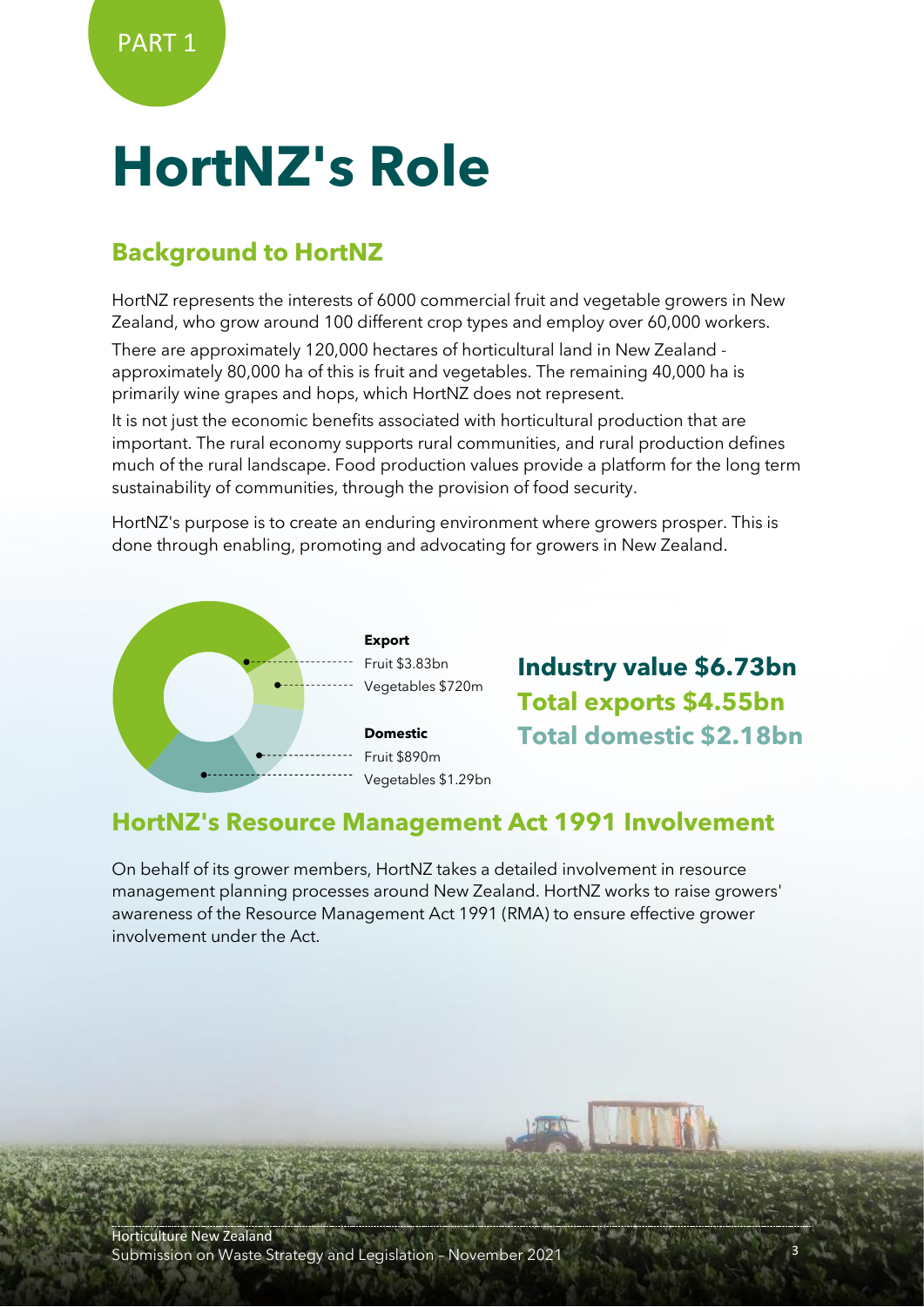# **Executive Summary**

Waste management is a critical element to the sustainable production of fruit and vegetables for domestic supply and export.

The horticulture sector relies on inputs for plant nutrition and pest management, crop protection, and packaging for food safety and convenience. The production of food is a source of food loss and waste.

There is an opportunity to improve natural resource use efficiency across the sector, including across the whole waste management hierarchy.

#### Vision and Principles

We support the recognition that humans are part of the natural environment and our wellbeing and the wellbeing of the wider environment are inseparable.

#### Organic Waste

We support clear definitions of food loss and food waste and the development of a national food waste reduction target.

It is of critical importance that human health, food security and the resilience of the NZ food system is at the heart of all discussions about food waste.

#### Duty of Care

We support the emphasis on the duty of care concept within the strategy.

In our view, Industry Assurance Programmes, such as GAP, have an important role to play. These systems rely on agreed standards, assurance and accreditation. These systems reduce the need for data collection, but through the standard approval process, enable predictions about the progress that can be made towards targets.

4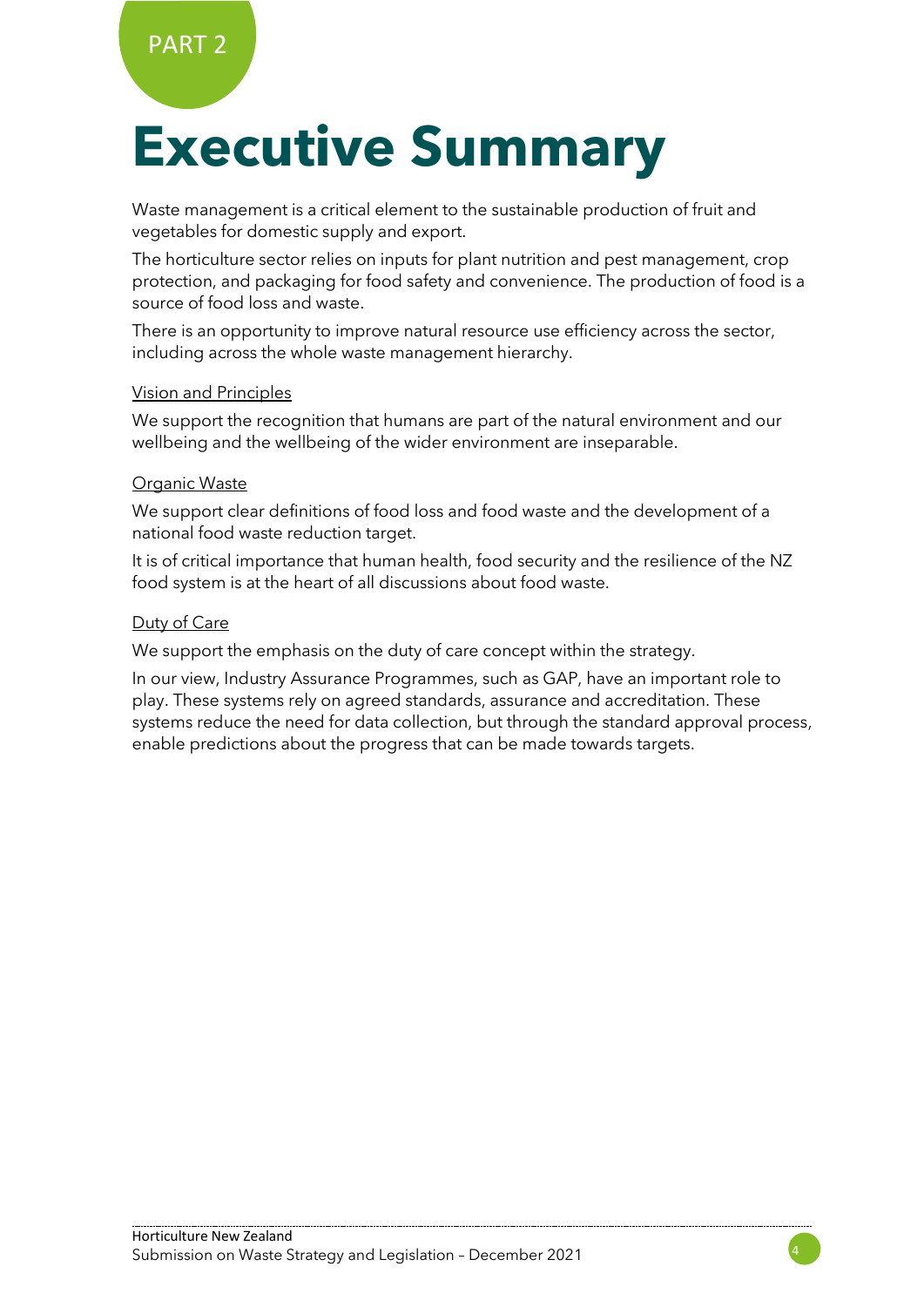PART 3

# **Submission**

## **1. Part 1: Why we need to transform our approach to waste**

Waste management is a critical element to the sustainable production of fruit and vegetables for domestic supply and export. The horticulture sector relies on inputs for plant nutrition and pest management, crop protection, and packaging for food safety and convenience. The production of food is a source of food loss and waste.

There is an opportunity to improve natural resource use efficiency across the sector, including across the whole waste management hierarchy.

This submission focuses on the horticulture sector's key issues and opportunities and how the waste strategy can set out a vision and principles that will drive regulatory and non-regulatory systems to achieve a low emissions, circular economy in New Zealand.

Our submission highlights two key themes that we consider need greater recognition within the strategy: food security and climate change mitigation/adaptation.

## **1.1. Food Security**

Food security is a nationally important issue that needs to be addressed at a policy level; it is integral to human health. While New Zealand is a net food exporter, New Zealand does experience food insecurity - many New Zealanders live in food insecurity. A 2019 Ministry of Health study analysed household food insecurity among children in New Zealand estimated that 174,000 (19%) of all children in New Zealand live in foodinsecure households.<sup>1</sup>

A recent study2has explored whether New Zealand, a food-producing, geographically isolated nation produces enough vegetables to support its dietary guideline. This study found inadequate legumes and dark-green leafy vegetable production. The study concluded an environmentally sustainable and diverse supply of vegetables for domestic use needs to be strategically and actively protected.

New Zealand's existing food production systems are coming under increased pressure from population growth (and competing land-use demands reducing the availability of highly productive land), climate change, water concerns, ETS costs and the cost of energy, the need to reduce and manage waste streams and the need to improve

#### **Health costs of increase in vegetable prices**

Otago University has recently modelled the potential health impacts of increased vegetable prices. This study found that using the health costs of an increase in vegetable prices of 43 - 58 percent, (Deloitte, 2018) would be a loss of 58,300 – 72,800 Quality Adjusted Life Years and health costs of \$490 -\$610 million across the population.<sup>1</sup>

<sup>1</sup> Ministry of Health. (2019). Household food insecurity among children, New Zealand Health Survey <sup>2</sup> Curran c, Rush E 2021 feeding the NZ family of 5 million 5+ a day?" https://www.mdpi.com/2673-

<sup>4834/2/4/47/</sup>htm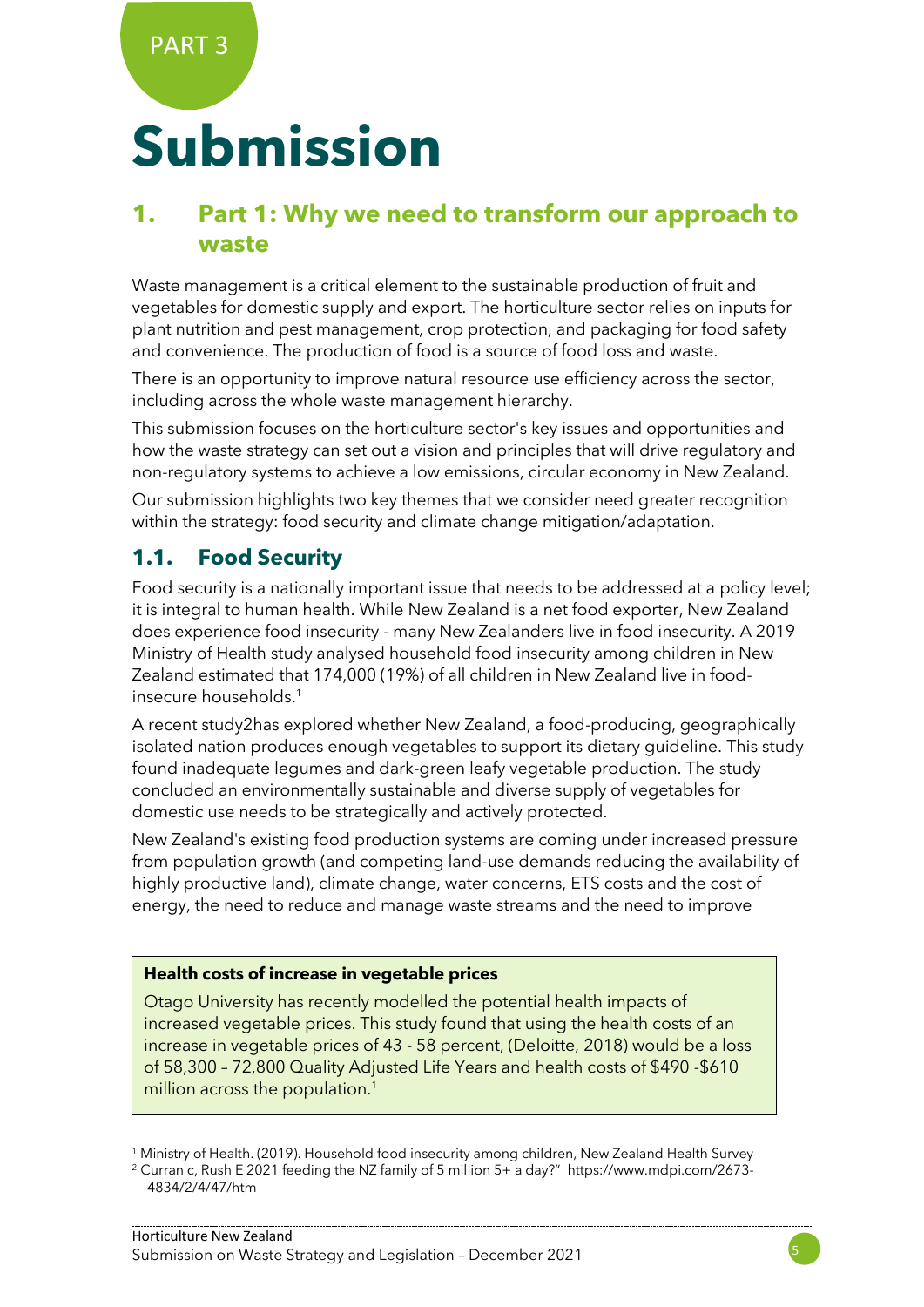environmental outcomes. There are societal and health costs to increase the prices of vegetables in New Zealand and a decline in availability.

HortNZ seeks that the waste strategy is cognisant of food security – and the need for some redundancy in the food system to ensure a reliable and resilient supply of fresh, healthy and reasonably priced food, and the role that food packaging can play in increasing the shelf life and food safety.

## **1.2. Climate change adaption and mitigation**

Diversification to horticulture presents an opportunity to reduce emissions while increasing food production. In New Zealand, there is 1,000,000 ha of land that could potentially be converted to horticulture. If this land was converted to horticulture it would be as effective at reducing New Zealand's agricultural emissions as a methane vaccine. 3

The waste strategy's focus needs to take a holistic view in the management of methane, considering methane from waste and methane from animals together to ensure the cost and benefits of reducing methane from all sources are considered.

# **2. Part 2: A proposed new waste strategy for Aotearoa New Zealand**

## **2.1. Vision**

We support the circular economy vision.

We support the concept that humans are part of the natural world and our wellbeing and the wellbeing of the wider environment are inseparable. Our relationship with the environment is one of reciprocity.

We consider the Vision is broadly compatible with that proposed within the Natural and Built Environments Bill (NBA). Still, we consider there is benefit in crafting a clearer link across the waste legislation and the legislation that governs the natural resources at the heart of waste streams.

## **2.2. Principles**

We broadly agree with the principles. We are particularly concerned with issues relating to food security and climate change mitigation and adaptation.

When considering Principle 6, and the delivery of inclusive and equitable outcomes, we consider the Te Oranga o Te Taiao's concept within the draft NBA is relevant. Te Oranga o Te Taiao's speaks to the health of the natural environment and recognises that humans are part of the natural environment. We consider Principle 6 should include explicit consideration of the need to seek to maintain human health in waste policy decision making.



<sup>&</sup>lt;sup>3</sup> BERG. (2018). The report of the biological emissions reference group. <https://www.mpi.govt.nz/dmsdocument/32125/direct>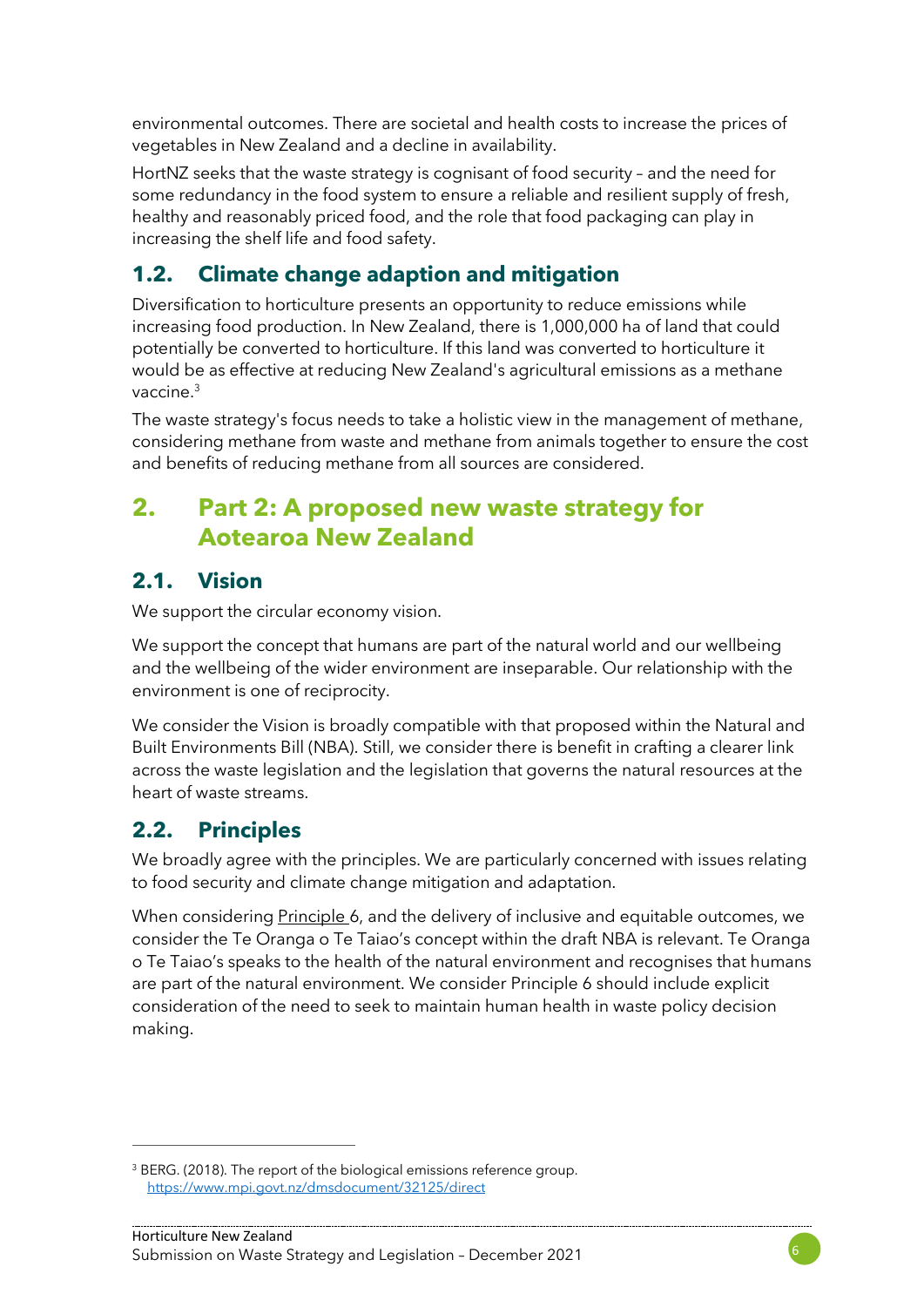# **2.4. Data Analysis and Target Setting**

We recognise it is important that data and analysis support decision making and investment priorities. To ensure that actions prioritise those activities that have the greatest potential to achieve targets.

We are concerned about the ad hoc collection of data. We consider there is a need for scrutiny around increased data collection to ensure that data is collected is used appropriately, privacy or commercial interests are appropriately protected, and the information collected is stored and used appropriately.

In our view, Industry Assurance Programmes such as GAP, have an important role to play. These systems rely on agreed standards, assurance and accreditation. These systems reduce the need for data collection, but through the standard approval process, enable predictions about the progress that can be made towards targets. GAP is discussed in section 6.4 of this submission.

#### **2.4.1. PRIORITY 5: REDUCE EMISSIONS FROM ORGANIC WASTE**

It is critical that human health, food security and the resilience of the NZ food system is at the heart of all discussions about food waste.

We recommend work is undertaken to define food loss and food waste, and that these definitions are used to inform targets within the strategy. We also recommend a National Food Loss and Waste Baseline is established, as was completed in Australia in 2019<sup>4</sup> , to quantify food loss and waste in New Zealand at the country scale and across the full food supply and consumption chain, from primary production through to consumption and disposal or recovery.

Once definitions, targets and a baseline have been established, we recommend further assessment is undertaken to identify hotspots for waste and environmental impacts; including testing and costing scenarios to highlight where action such as industry led initiatives can provide a cost-effective approach to reducing food waste within a supportive policy framework.

Targets to reduce food loss within fresh vegetable production need to account for the redundancy required within the domestic food system. When weather events or other disruptions occur in the system, such as the COVID pandemic, some redundancy in the domestic food system enables alternative growing areas to harvest more to meet domestic demand.

Consumer behaviour and willingness to buy imperfect crops would enable growers to sell a larger proportion of the crops grown.

#### **2.4.2. TARGETS FOR FOOD LOSS SHOULD APPLY ACROSS ALL PRIMARY PRODUCTION IN NEW ZEALAND. FOOD WASTE**

We support the objective to reduce food waste, but care needs to be taken to develop this policy that improves the health of New Zealanders, and maintains the economic viability of growers who produce the healthy food we rely on.

2.4.2.1. Domestic food waste



<sup>4</sup> https://www.stopfoodwaste.com.au/wp-content/uploads/2021/02/PDF-1-national-food-waste-baselinefinal-assessment.pdf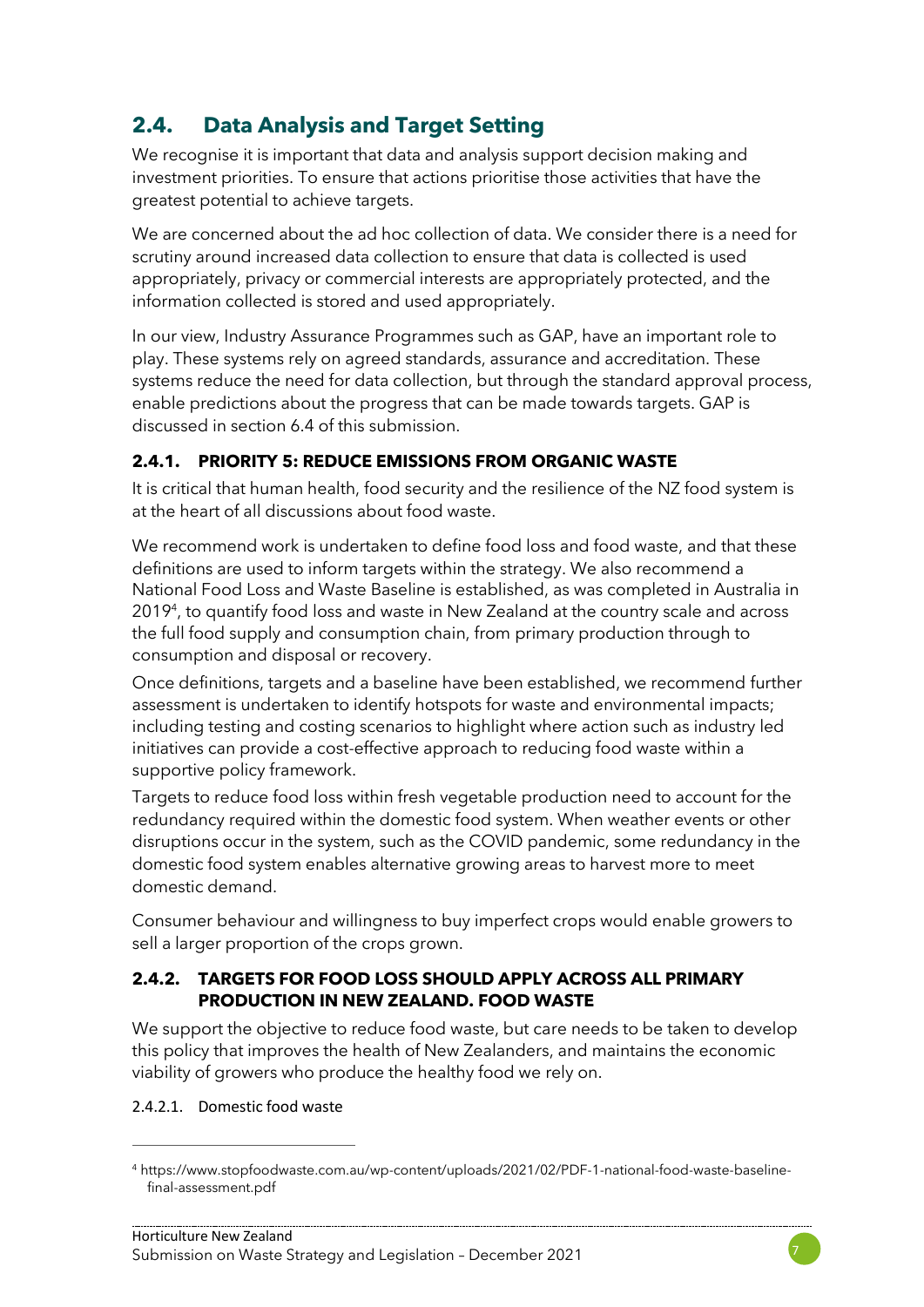In NZ, 80% per cent of vegetables are grown for the domestic food supply. We are conscious that vegetables and fruit are a source of consumer food waste. However, we also note that many New Zealanders do not consume recommended five plus a day. In NZ in 2018/19, only 32% of people met the daily recommended consumption of fruit and vegetables. To achieve health outcomes for New Zealanders, we should be encouraging all New Zealanders to eat more fruit and vegetables every day.

Fresh fruit and vegetables have a shorter shelf life than highly processed food. Unprocessed fresh fruit and vegetables include cores, skins, outer leaves and stalks. These parts of these plants are unpalatable to many consumers.

We support behaviour change to encourage people to plan their purchases and eat products before they go off, but we are concerned that an over-emphasis on significantly reducing waste from fruit and vegetables could drive perverse health outcomes. We need to make sure our approach does not make eating healthy food seem overly complex and inaccessible to New Zealanders.

In our view the focus should be on diverting food waste at the packhouse level to alternative commercial streams, such as processed products or waste to energy.

#### 2.4.2.2. Edible food rescue

Any policies to reduce the loss and waste of fruit and vegetables should be mindful of the economic system that underpins the sustainable production of these foods. Horticultural crops are not free to produce, harvest or distribute, and while growers, retailers and restaurants proudly participate in voluntary schemes to donate food, targets that seek to reduce food loss and waste through food rescue need to consider the economic sustainability of these programmes.

In our opinion, all people should have access to safe and healthy food, however we do not support the redistribution of food that does not meet food safety standards.

#### 2.4.2.3. Diversion to animal feed

Crops that are unsuitable for distribution for human consumption are often used for animal consumption. This should, where possible, be encouraged.

#### **2.4.3. PLANT PROTECTION AND NUTRITION**

Inputs such as agrichemicals and fertilisers enable growers to better predict the yield of crops and better match production and demand and therefore these inputs have an important role in minimising food loss and food waste.

We support programmes to reduce adverse environmental effects from using these products, such as Growsafe, and the GAP schemes. We also support product stewardship programmes such AgRecovery to manage waste associated with these products.

We support the investment in alternative circular products like the EcoGas example discussed in the consultation document. The Ecogas facility converts food and organic waste into organic fertilisers and biogas. Commercial composting can occur efficiently at the scale of packhouses and processors. We also support curb-side collection and the commercial composting of domestic organic waste.

8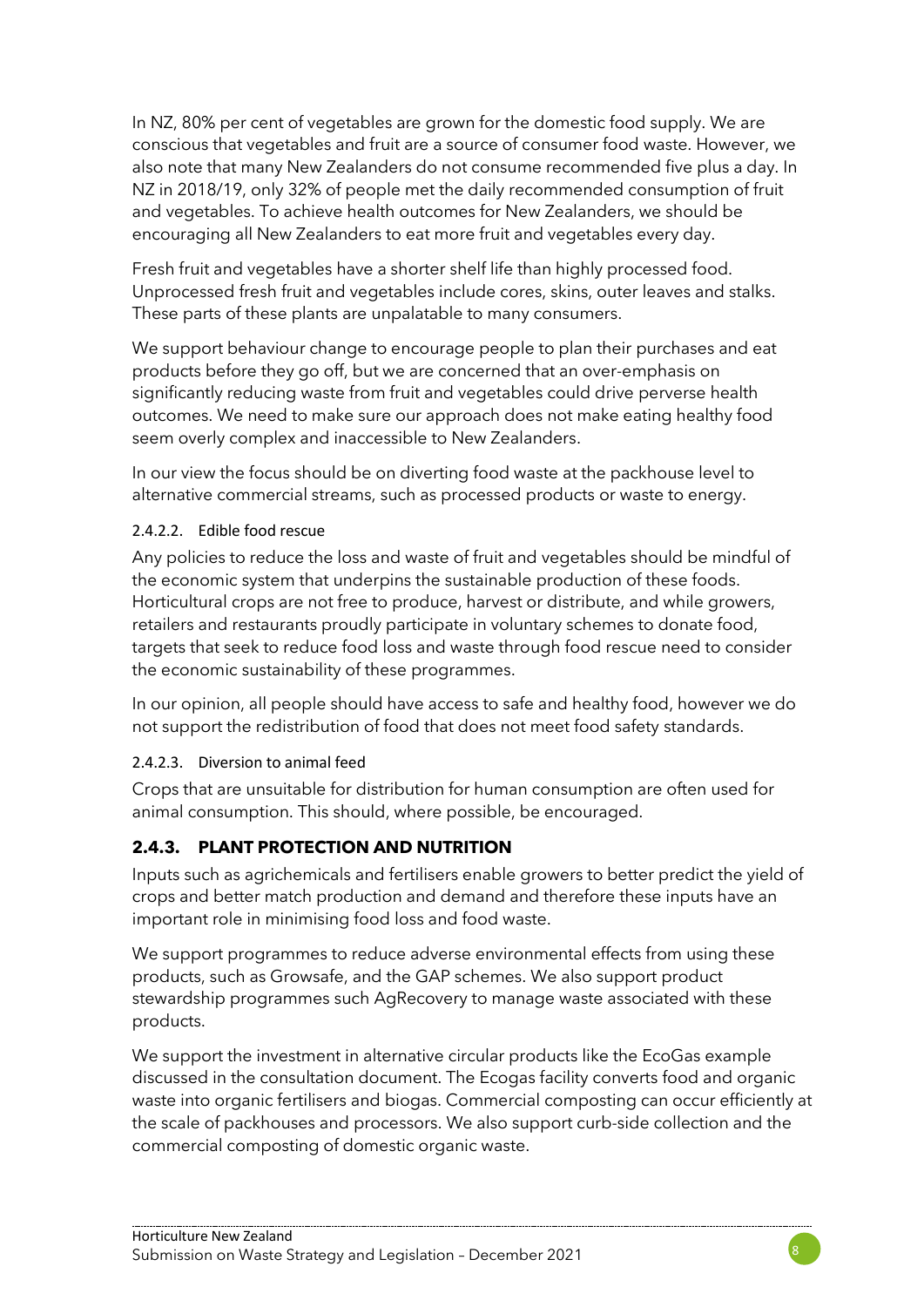Compost is already used widely in the horticulture sector as a source of plant nutrition. It could make up a greater proportion of the fertiliser products used by the sector in the future. In addition to investment in technology to produce compost, we also see a need for greater investment in the quality control for composting products, so growers can better match crop demand and nutrient supply from organic composts. Currently, some research is underway on this topic in the horticulture sector, but a greater understanding is required to manage the water quality impacts of compost use.

Not all plant residues produced on orchards or vegetable farms are collected and composted. Plant residues (the part of the plant that isn't harvested for consumption) are cultivated back into the soil or returned to the soil as mulch. Plant residues returned to soils are not wasted or lost. They are part of a regenerative growing system where unharvested plants return nutrients and carbon to the soil. Care needs to be taken in the development of definitions and adoption of targets for food loss, that these definitions do not drive poorer outcomes for soil health.

We support research to better account for plant residue in the application of additional organic and synthetic fertilisers. Currently research is underway on this topic in the horticulture sector, , but a greater understanding is required to manage the water quality impacts of plant residue management..

#### **2.4.4. METHANE**

The strategy highlights three actions to reduce methane from waste.

- reduce waste
- divert organic waste from landfill to recycling and composting
- improve and extend landfill gas capture systems.

We support these actions. However, care should be taken in efforts and campaigns focused on reducing domestic food waste to ensure that New Zealanders are not inadvertently discouraged from eating "5 plus" a day.

We think there are opportunities for food waste to be developed into biogas, from food waste from within the supply chain.

# **3. Legislation on waste: issues and options**

We consider there should be a stronger link between the Vision and Principles in the Waste Strategy and those in the exposure draft NBA, which has the overarching purpose of Te Oranga Te Taiao, where the health of the natural environment is the overarching purpose, and that people are included within the definition. Therefore, the health of people is recognised and interconnected to the health of the wider environment.

9

We consider there is likely to be a need to increase the degree to which the waste stream is integrated with local government funding and planning to ensure the investment infrastructure required to implement the system occurs.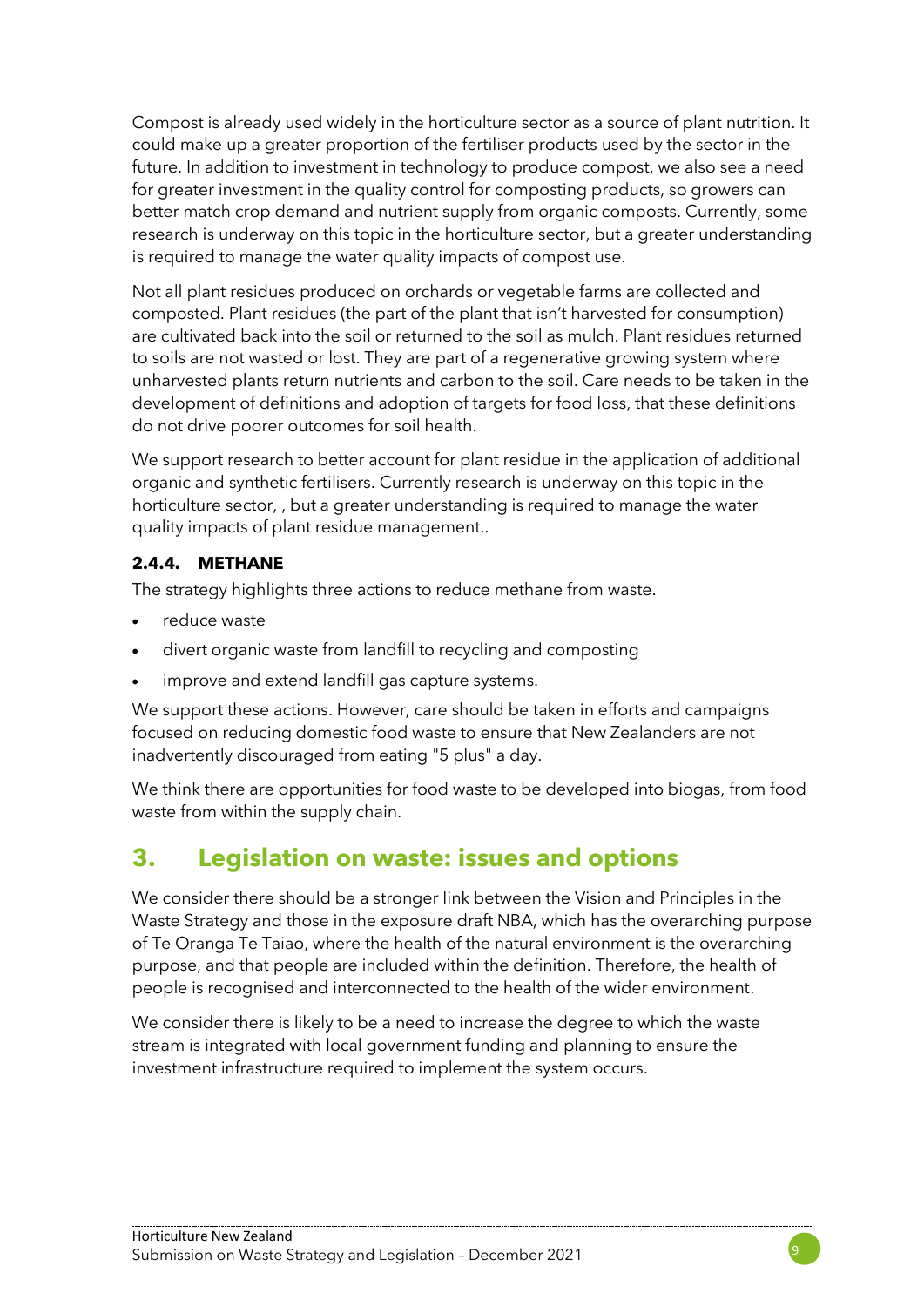# **5. Putting responsibility at the heart of the new system**

We support the emphasis on the duty of care concept within the strategy and including in managing hazardous substances.

### **5.1. Hazardous substances in the context of horticulture**

Hazardous substances, such as agrichemicals, fertilisers and fuel, are used as part of the everyday business by horticultural growers. The substances and quantity will vary according to season, the crop grown and rotation. Generally, growers do not purchase large quantities in storage on-site (but the amount varies based on the season, crop, rotation, etc.).

- Growers are subject to regulation and compliance under Hazardous Substances and New Organisms Act (HSNO).
- NZGAP also assesses compliance with regulations such as HSNO and includes GROWSAFE as a requirement.
- NZS8409:2004<sup>5</sup> is an approved Code of Practice under HSNO and sets out best practices for using and storing agrichemicals that meet HSNO requirements.

#### **5.1.1. GROWSAFE**

GROWSAFE is an example of users of agrichemicals taking responsibility for the safe use and storage of agrichemicals.

A GROWSAFE certificate is credible evidence to customers and the authorities that growers meet their obligations and understand and use agriculture responsibly and professionally.

#### **5.1.2. RMA MANAGEMENT CONTEXT**

The HSNO Act is the primary legislation designed to manage hazardous substances across their life cycle. Amendments to the RMA in 2017 removed the control of hazardous substances as an explicit function of councils.

The Christchurch Replacement District Plan decision considered the relationship between the RMA and HSNO and considered that additional provisions should only be adopted where necessary. The decision also referred to Quality Planning guidance which states:

*Inclusion of hazardous substance controls in plans should be the exception rather than the rule and included only when a rigorous section 32 analysis shows that these controls are justified.*

HortNZ seeks a framework that does not duplicate the controls in HSNO or provide a blanket approach. There should only be provisions within RMA frameworks managing hazardous substances where there are demonstrable gaps in what HSNO/HSW can control.

HortNZ considers there could be merit in exploring better regulation of hazardous waste could be pursued through reform of the RMA, HSNO Act or Imports and Exports

<sup>5</sup> Recently reviewed and update – NZS8409:2021.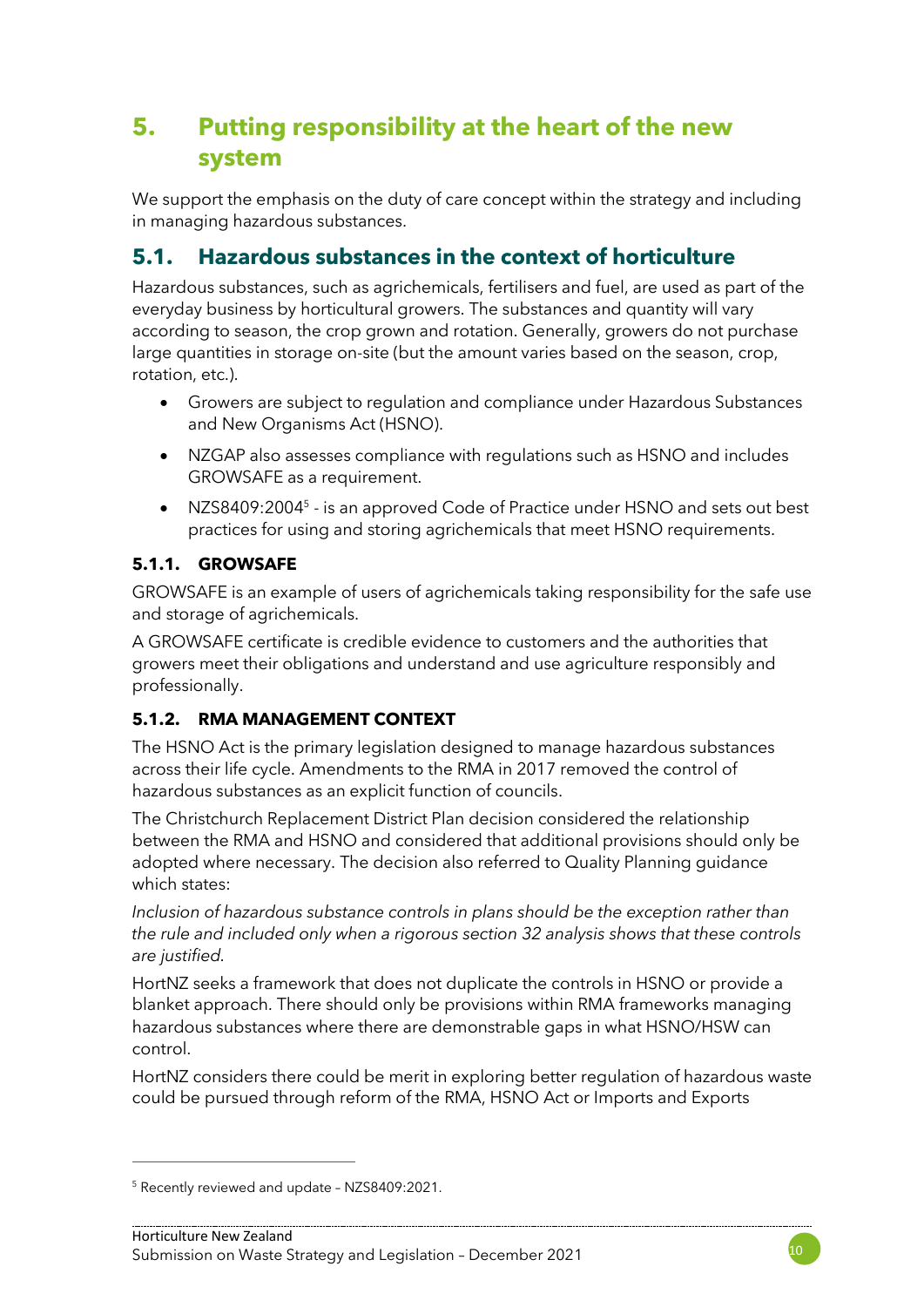(Restrictions) Act 1988 or through new waste legislation – or some combination of these measures. We would seek a streamlined process with less risk of duplication.

# **6. Product Stewardship**

We support duty-of-care obligations covering the supply chain for waste management alongside other regulatory measures to control how waste is managed.

The Agrecovery scheme is gaining traction and acceptance in the agricultural marketplace. Growers/farmers are committed to sustainable (circular use) product options on their farms.

# **7. Enhancing regulatory tools to encourage change**

Considering the shift to a regenerative and circular economy for NZ, requires a truly global mindset and a consideration of the essential needs of the NZ population. We import and export products that generate waste.

### **7.1. Data collection powers**

We support an evidence-based approach to policymaking. For the strategy to be effective and credible, it needs to focus on the activities where a significant proportion of waste can be reduced with the least impact on community wellbeing.

As discussed later in section 6.4 of this submission, we support the use of an accredited industry assurance programme that can provide assurance about progress towards targets without the need for onerous data collection.

## **7.2. Use of materials on orchard/farm**

There could be potential for research into alternative, or longer-lived materials in regard to non-organic waste – e.g. black ground cover plastics, plastic growing pots, shade and shelter cloth, all of which have a short lifespan and are generally non-recyclable.

## **7.3. Food Packaging**

We support policies to reduce and optimise food packaging, reduce packaging, and increase the proportion of reusable, made from recycled products and recyclable materials. Many horticultural companies have targets to reduce packaging and increase the proportion of recycled material in products and the proportion of recycled products.

We support investment in the infrastructure and technology in NZ that will support the ability of producers to increase the ability to pack to be recycled and composted.

When setting policy and targets for packaging, it is important to consider the positive role of food packaging and to design alternatives that can also achieve these benefits:

- Increased shelf life, reducing food waste
- Reduced food safety risks associated with handling
- Branding of products creates market incentives for sustainability

And to take care that targets do not drive perverse outcomes.

7.3.1.1. Country of Origin Labelling

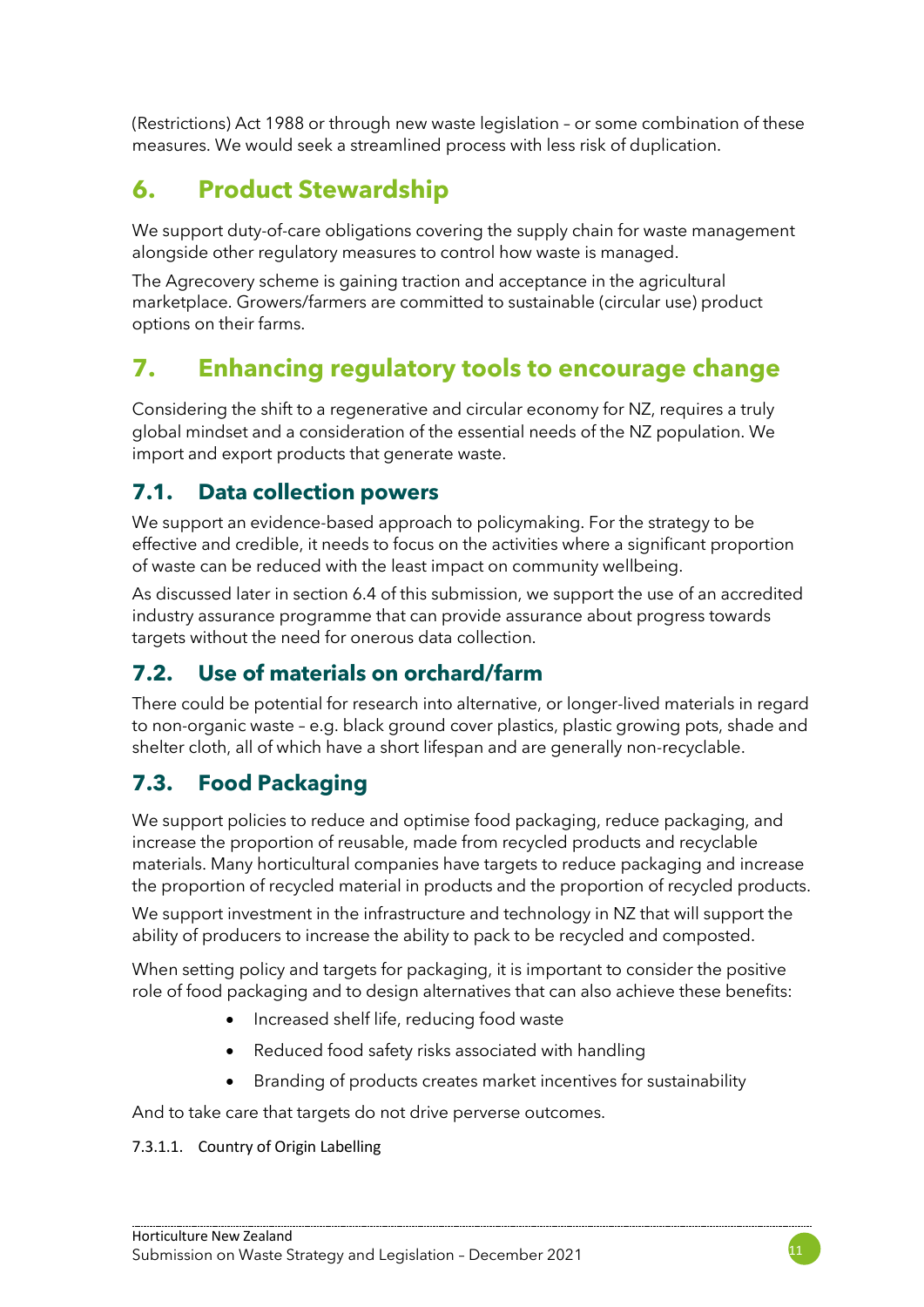Horticultural products often have minimal packaging and are frequently sold loose. However, consumers are interested in where their food was produced and interested in the sustainability credentials of food. As discussed in section 6.4 of this submission, systems such as GAP provide assurance that processes are in place to ensure food safety, social practice and environmental sustainability. Country of origin labelling of certain foods will be required from 12 February 2022.

Food labelling plays a critical role in enabling consumers to select produce from trusted New Zealand brands, ensures exporters can trace fruits in offshore markets and aides in combating issues with counterfeit fruit suppliers. Care needs to be taken when banning products that sufficient time and investment in lower waste alternatives is provided to ensure relatively low waste options such as food stickers are not replaced with higherwaste and energy alternatives, or that the ability of consumers to drive sustainable behaviour through brands is not undermined.

## **7.4. Import and export controls**

Any changes to import and export controls will need to be carefully developed to ensure they're used only for legitimate environmental protection objectives under Aotearoa New Zealand's obligations under the World Trade Organization rules and our free trade agreements.

## **7.5. Industry Assurance Programme – GAP**

Consumers are seeking assurance about the sustainability of products. Many horticulture producers are considering the whole life cycle of production, including environmental footprints, and how they can minimise impacts across the whole supply chain.

The GAP scheme is focused on the 'on-farm' part of the system. In our view, Industry schemes such as GAP can be used to enable growers to demonstrate the credentials of their products and to drive uptake of improvements across the sector.

The advantage of using an Industry Assurance Programme such as GAP is that assurance about progress towards targets can be worked towards collecting a large amount of data at the producer scale.

We seek that regulation supports and aligns to the industry assurance programme and that care is taken to ensure regulations do not conflict and complicate market led systems, which in our view can drive improvements in sustainability in an efficient manner.

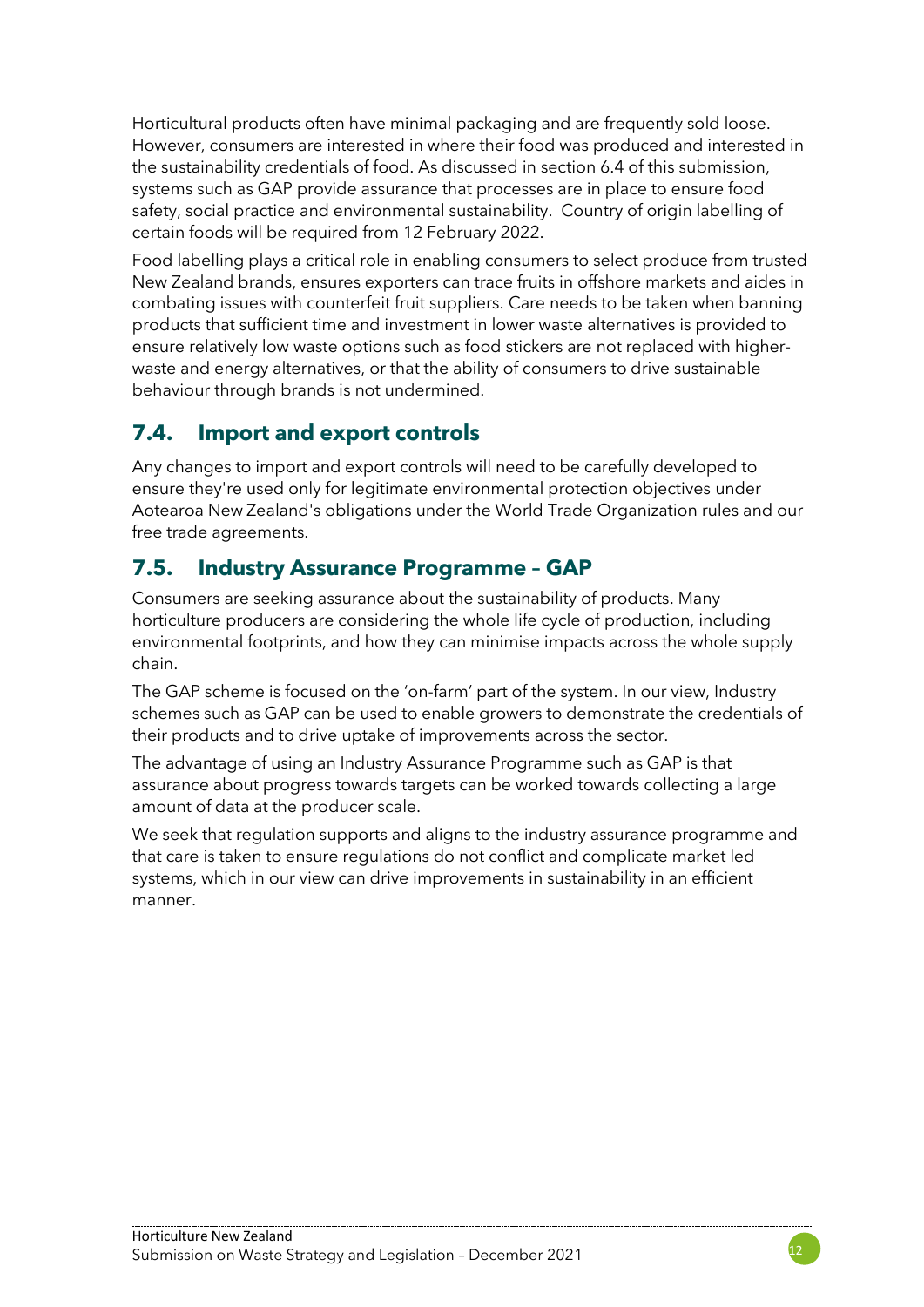# **Appendix 1 - Submission on Waste Strategy and Legislation**

Without limiting the generality of the above, HortNZ seeks the following decisions on the strategy as set out below or alternative amendments to address the substance of the concerns raised in this submission and any consequential amendments required to address the concerns raised in this submission. Additions are indicated by bolded underline and deletions by strikethrough text.

| Provision                                                                                                                                                                                                                                                                                                                                                                                                                                                                                                                                                                                                                                                             | Support/<br>oppose  | Reason                                                                                                                                                                                                                                                                                                                                     | <b>Decision sought</b>                                                                                                                                                                                                                                                                                                                                                                                                                                                                                                                                                                                                                                                                                                                                     |
|-----------------------------------------------------------------------------------------------------------------------------------------------------------------------------------------------------------------------------------------------------------------------------------------------------------------------------------------------------------------------------------------------------------------------------------------------------------------------------------------------------------------------------------------------------------------------------------------------------------------------------------------------------------------------|---------------------|--------------------------------------------------------------------------------------------------------------------------------------------------------------------------------------------------------------------------------------------------------------------------------------------------------------------------------------------|------------------------------------------------------------------------------------------------------------------------------------------------------------------------------------------------------------------------------------------------------------------------------------------------------------------------------------------------------------------------------------------------------------------------------------------------------------------------------------------------------------------------------------------------------------------------------------------------------------------------------------------------------------------------------------------------------------------------------------------------------------|
| Principle 6<br>Deliver equitable and inclusive outcomes   Kia taurite, kia<br>tapatahi ngā hua<br>Make changes in a way that recognises the unique<br>$\bullet$<br>perspectives and approaches facing different local<br>communities, business, hapū/iwi and whānau.<br>Consider carefully who bears the cost of change in<br>$\bullet$<br>the short and long term and address inequity.<br>Develop and invest in a way that creates<br>$\bullet$<br>opportunities and jobs at all levels for local and<br>regional communities to build resilience.<br>Identify and remedy problems now, so the cost of<br>$\bullet$<br>our inaction doesn't harm future generations | Support<br>In part. | The Vision<br>recognises that<br>people and the<br>environment are<br>inseparably<br>connected.,<br>We agree and<br>consider that the<br>health of people and<br>the health of the<br>environment are<br>inseparably linked,<br>and the health of<br>people must be<br>accounted for when<br>setting<br>environmental limits<br>for waste. | Principle 6<br>Deliver equitable and inclusive outcomes  <br>Kia taurite, kia tapatahi ngā hua<br>Make changes in a way that recognises the unique<br>$\bullet$<br>perspectives and approaches facing different local<br>communities, business, hapū/iwi and whānau.<br><b>Contribute to improving human health and food</b><br>$\bullet$<br>security<br>Consider carefully who bears the cost of change in the<br>$\bullet$<br>short and long term and address inequity.<br>Develop and invest in a way that creates opportunities and<br>$\bullet$<br>jobs at all levels for local and regional communities to<br>build resilience.<br>Identify and remedy problems now so future generations<br>$\bullet$<br>aren't harmed by the cost of our inaction. |